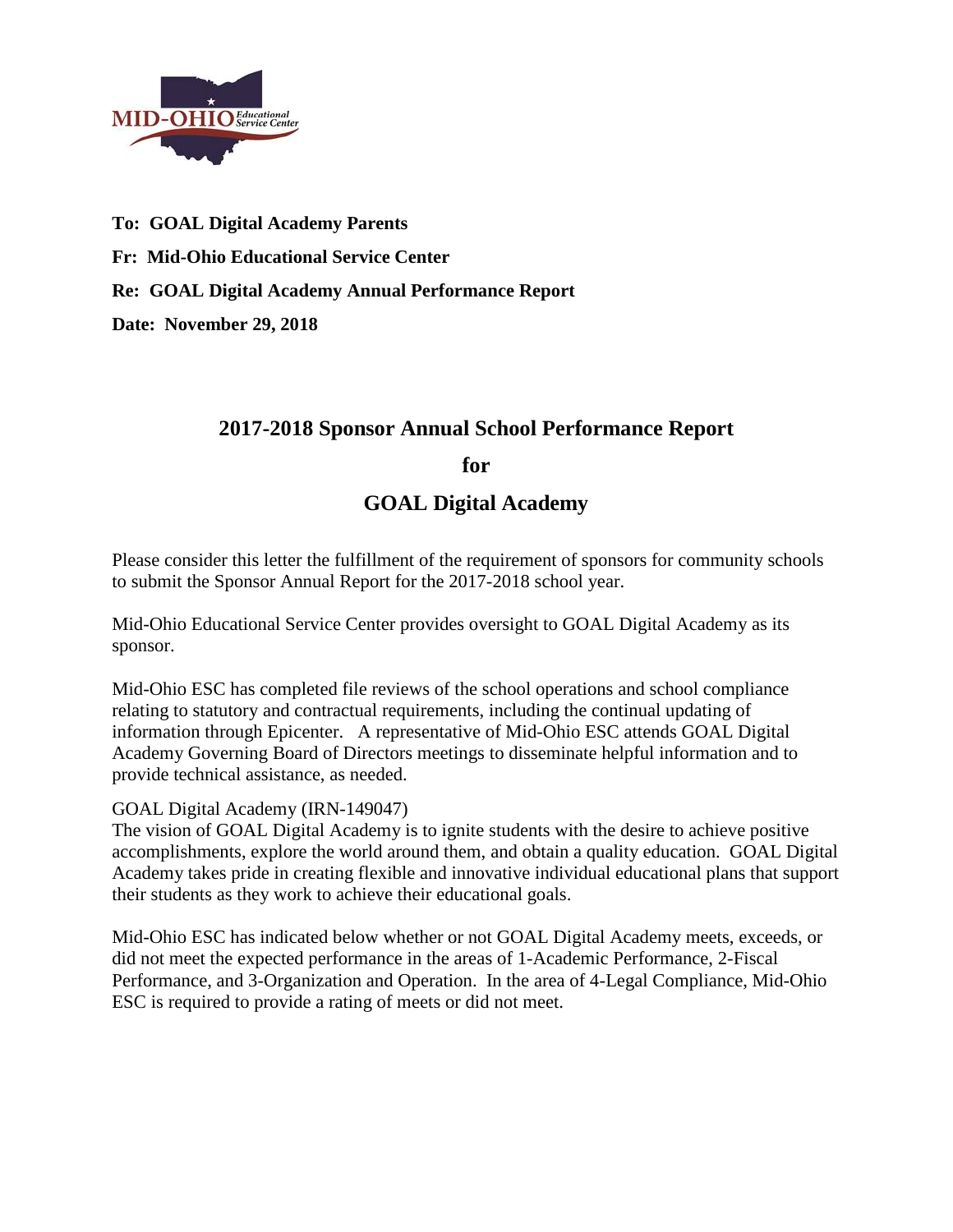Mid-Ohio ESC rates GOAL Digital Academy in these areas as follows:

### *1. Academic Performance – Meets*

GOAL Digital Academy is a Dropout Prevention and Recovery Community School. On the 2017-2018 State Report Card, the school meets standards under the Dropout Prevention and Recovery Report Card Model.

GOAL Digital Academy's **High School Test Passage Rate** for students who passed all five state tests was 23%, which does not meet state standards, and is a decrease from the previous year's passage rate of 62.6%. When comparing GOAL to other Dropout Prevention and Recovery Schools in Ohio in this area, GOAL's high school test passage rate is slightly below the average passage rate of all Dropout Recovery Program Schools, which is 23.8%.

The **Gap Closing** rating, which shows how well all students are succeeding in English Language Arts, math, and graduation, regardless of income, race, ethnicity, or disability, meets state standards. The Gap Closing rating uses Annual Measurable Objectives (AMO) and compares the performance of GOAL's students in the three areas above to the state's goals. GOAL received 5.2% points this year compared to 29% points received last year, which is still in the meets standards range of 1.0 to 35.9%. The change in percentage is related to new measures with the change in AIRS exams.

The overall **Graduation Rate** for GOAL Digital Academy was 40.8%, which exceeds state standards. When comparing GOAL to other Dropout Recovery and Prevention Schools in Ohio in this area, GOAL's overall graduation rate is better than the average overall graduation rate of all Dropout Recovery Program Schools, which is 30%. This year's overall graduation rate of 40.8% is an increase from last year's overall rate of 38.1%. The Graduation Rate component looks at the percent of students who are successfully finishing high school with a diploma in four, five, six, seven, or eight years.

The **Progress** component of the report card looks at the growth all students are making during the school year. GOAL Digital Academy's average progress for its students in math and reading, using the NWEA Measure of Academic Progress (MAP) test in grades 9-12, exceeded state standards.

### *2. Fiscal Performance – Exceeds*

The fiscal office of the Mid-Ohio ESC prides itself on being a critical component of the organization in support of the ESC's mission: "to lead education through collaboration, customization and creativity." High standards of performance are set on all services provided by the ESC.

Fiscal performance is measured by solid work practices, accurate and timely financial reporting, sound internal controls and accountability. As a sponsor of GOAL Digital Academy, the ESC expects this same level of excellence in financial reporting and compliance from the school.

For the 2017-2018 school year, GOAL Digital Academy exceeded the expected performance level for fiscal performance as follows: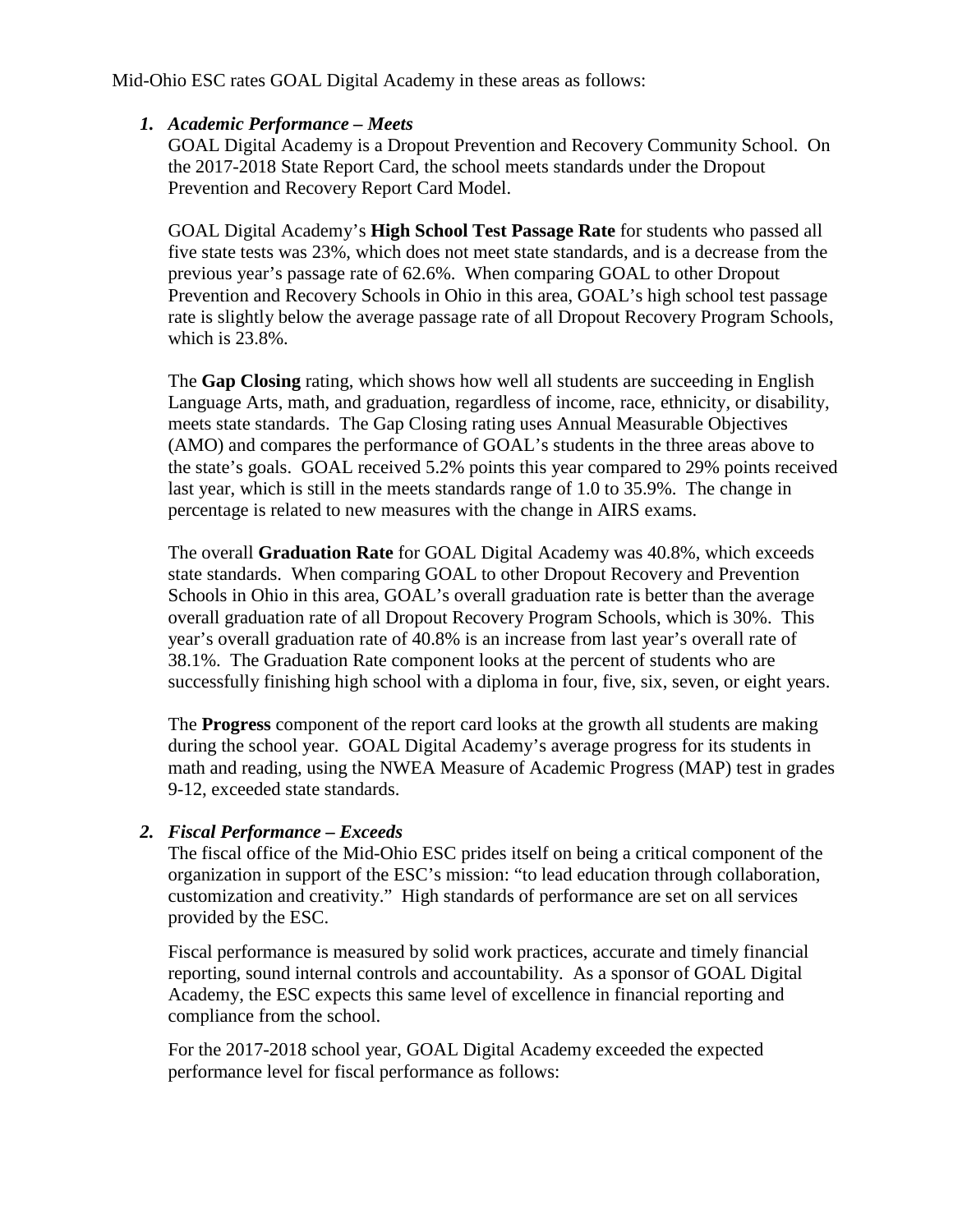**GOAL Digital Academy's Governing Board approved financial reports** – The GOAL Digital Academy's Governing Board of Directors approve all monthly financial reports.

> a. At each official meeting of the Board, the GOAL Digital Academy's treasurer provides current financial statements (budget vs. actual), a detailed check payment report and an updated 5-year forecast (when appropriate) for approval. All financial reports presented for the 2017- 2018 year were unanimously approved.

#### **Financial Performance for the 2017-2018 school year**

- b. Revenue
	- o Anticipated: \$4,808,400
	- o Actual: \$5,019,422
		- Variance:  $+4.39\%$
- c. Expenditures
	- o Anticipated: \$5,041,000
	- o Actual: \$5,061,371
		- Variance: -0.04%
- d. Liquidity/Ending Cash Balance:
	- o June 30,  $2018 = $1,106,812$
	- o Equivalent to 95 days of operation, exceeding the state's standard of acceptable reserve of 60 to 90 days.

**Auditor of State audits** – GOAL Digital Academy has a history of receiving excellent audit reports, which illustrates strong evidence of sound internal controls and accountability. An unqualified opinion was issued for 2016-2017, including no citations or findings for recovery. The audit for 2017-2018 is currently in process and near completion.

**Financial Oversight and Review** – A critical component of GOAL Digital Academy's financial stability and success can be attributed to its strong leadership. The school's superintendent and treasurer have many years of experience overseeing the school and its finances. Their knowledge and understanding of community school law and finance is thorough and current. GOAL experienced tremendous student growth in 2017-2018, from 446 FTE in the previous year to 633 FTE (+42%). While operating revenues exceeded expectations, resulting actual operating expenditures exceeding revenues slightly by \$41,949. The actual net results of 2017-2018 exceeded early budgeted estimates by a favorable \$200,000.

### *3. Organization and Operation – Meets*

GOAL Digital Academy is a Dropout Prevention and Recovery Community School. As such, GOAL Digital Academy works with local and regional districts to enroll students who are behind normal matriculation and academic progress and who are considering leaving their home school district. GOAL Digital Academy's priority is to support each student with an educational plan designed to allow them to progress toward their educational goals and potential re-enrollment in their home school district. Thus, there is significant movement of students who enroll and leave the program to return to their home school district or to other educational settings.